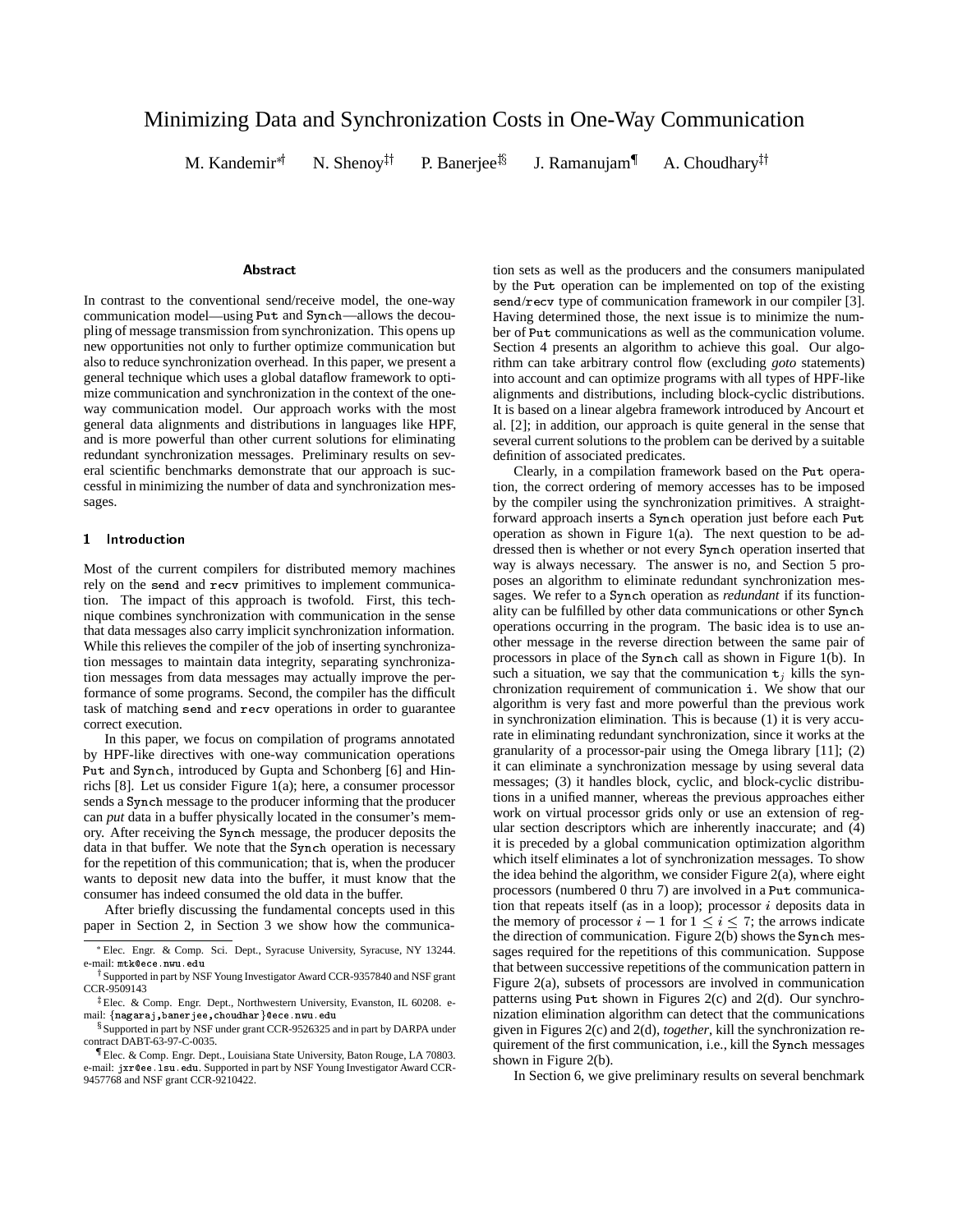

Figure 1: (a) one-way communication with Put operation. (b) elimination of a Synch message.

programs. Our experiments show that we are able to reduce data messages on the average by 37% and synchronization messages by 96%. We believe that these are also the first results from a comprehensive evaluation of synchronization elimination in one-way communication. We discuss related work in Section 7 and conclude the paper with a summary in Section 8.

#### $\overline{2}$ Preliminaries

We focus on structured programs with conditional statements and nested loops but without arbitrary goto statements. A *basic block* is a sequence of consecutive statements in which the flow of control enters at the beginning and leaves at the end without the possibility of branching except perhaps at the end [1]. A *control flow graph* (CFG) is a directed graph constructed by basic blocks and represents the flow-of-control information of the program. For the purpose of this paper, the CFG can be thought of as a directed graph  $\mathcal{G} = (\mathcal{V}, \mathcal{E})$  where each  $v \in \mathcal{V}$  represents either a basic block or  $\mathcal{G} = (\mathcal{V}, \mathcal{E})$  where each  $v \in \mathcal{V}$  represents either a basic block or a (reduced) interval that represents a loop, and each  $e \in \mathcal{E}$  represents an edge between blocks. In this paper, depending on the context, we use the term *node* interchangeably for a statement, a block or an interval. Two unique nodes  $s$  and  $t$  denote the start and terminal nodes respectively of a CFG. One might think of these nodes as dummy statements. We define the sets of all successors nodes as dummy statements. We define the sets of all successors individual<br>and predecessors of a node n as  $succ(n) = \{m \mid (n, m) \in \mathcal{E}\}$  tion of the and predecessors of a node *n* as  $succ(n) = \{m \mid (n, m) \in \mathcal{E}\}\$ <br>and  $pred(n) = \{m \mid (m, n) \in \mathcal{E}\}\$ , respectively. Node *i dominates* node j in the CFG (written as  $j \in dom(i)$ ), if every path from  $s$  to  $j$  goes through  $i$ . We assume that prior to communication analysis, any edge that goes directly from a node with more than one successor to a node with more than one predecessor is split by introducing a dummy node. Our technique for minimizing the communication volume and the number of messages is based on *interval analysis* [1]. Interval analysis consists of a *contraction* phase and an *expansion* phase. For programs written in a structured language, an interval corresponds to a loop. The contraction phase collects information about what is generated and what is killed inside each interval. Then the interval is reduced to a single node and annotated with the information collected. This is a recursive procedure and stops when the reduced CFG contains no more cycles. In each step of the expansion phase, a node (reduced interval) is expanded, and the information regarding the nodes in that interval is computed.

#### $\overline{\mathbf{3}}$ **Producers and Consumers**

We assume that all loop bounds and subscript expressions are affine functions of enclosing loop indices and symbolic variables. Under



Figure 2: Communication and synchronization messages for the first loop of the program in Figure 6(a).

this condition, a loop nest, an array and a processor grid can all be represented as bounded polyhedra. Our compiler currently uses the owner-computes rule [9], which assigns each computation to the processor that owns the data being computed.

Consider the generic single loop  $i$  shown in Figure 3(a). Let  $\mathcal{R}_{\mathcal{L}}(i) = \mathbf{X}(\gamma_L * i + \theta_L)$  and  $\mathcal{R}_{\mathcal{R}}(i) = \mathbf{Y}(\gamma_R * i + \theta_R)$ . Let p and q denote two processors. We define several sets shown in Figure 3(b) where S is the communication statement and  $\vee$  and  $\wedge$  are logical 'or' and 'and' operations respectively. The set  $\mathsf{Dwn}(X,p)$  refers to the elements of array  $X$  mapped onto processor  $p$  through compiler directives. Similar Own sets are defined for other arrays as well. The sets Producers(S) and Consumers(S) denote, respectively, the processors that produce and consume data communicated in <sup>S</sup>. For a specific processor, ProducersFor and ConsumersFor give the set of processors that send data to and receive data from that processor respectively. PutSet $(S, p, q)$  is the set of elements that should be put (written) by processor  $q$  to memory of processor  $p$ . SendSet(S) is set of pairs  $(q', p')$  such that  $q'$  sends data to (write data in the memory of)  $p'$ . Finally, Pending(S) is the inverse of SendSet (S), and gives set of pairs  $(p', q')$  such that  $p'$  should send a Synch message to  $q'$  for the repetitions of the communication (in each iteration of the time-step loop  $t$ ) occurring in S. For a communication occurring in <sup>i</sup>, the set Pending(i) represents a list of individual Synch messages that should be sent for the safe repetition of the data communication in <sup>i</sup>. That is, a Synch message is between just a pair of processors. For an <sup>i</sup> and a Synch, we say whether or not  $\texttt{Synch} \in \texttt{Pending}(i)$ .

In fact, by using appropriate projection functions all of those sets can be obtained from a single set called CommSet(S) containing triples  $(p', q', d)$  meaning that element d should be communicated from  $q'$  to  $p'$  in S. The CommSet(S) is currently used in our compiler's communication generation portion to generate send and recv commands. The necessary projection functions can be implemented by using the Omega library [11], and are shown in Figure 3(c). For instance, ConsumersFor $(S, q)$  is obtained from CommSet(S) by projecting out d and substituting q for  $q'$ ; that is, q is a parameter and ConsumersFor(S,q) enumerates  $p'$  values in terms of <sup>q</sup>.

By taking into account the alignment and distribution information, we can define the Own set more formally as

$$
\begin{array}{lcl} \mathtt{Own}(Y,q) & = & \{d \mid \exists t, c, l \; \text{s.t.} \; \left(t = \alpha d + \beta = \mathcal{C}Pc + \mathcal{C}q + l\right) \\ & \land \quad \left(y_l \leq d \leq y_u\right) \land \left(p_l \leq q \leq p_u\right) \land \left(t_l \leq t \leq t_u\right) \\ & \land \quad \left(0 \leq l \leq \mathcal{C} - 1\right)\}, \end{array}
$$

where  $P = p_u - p_l + 1$ . In this formulation,  $t = \alpha d + \beta$  represents alignment information and  $t =$   $\mathcal{C}Pc + \mathcal{C}q + l$  denotes distribution information. In other words, each array element  $d$  is mapped onto a point in a two-dimensional array. This point can be represented by a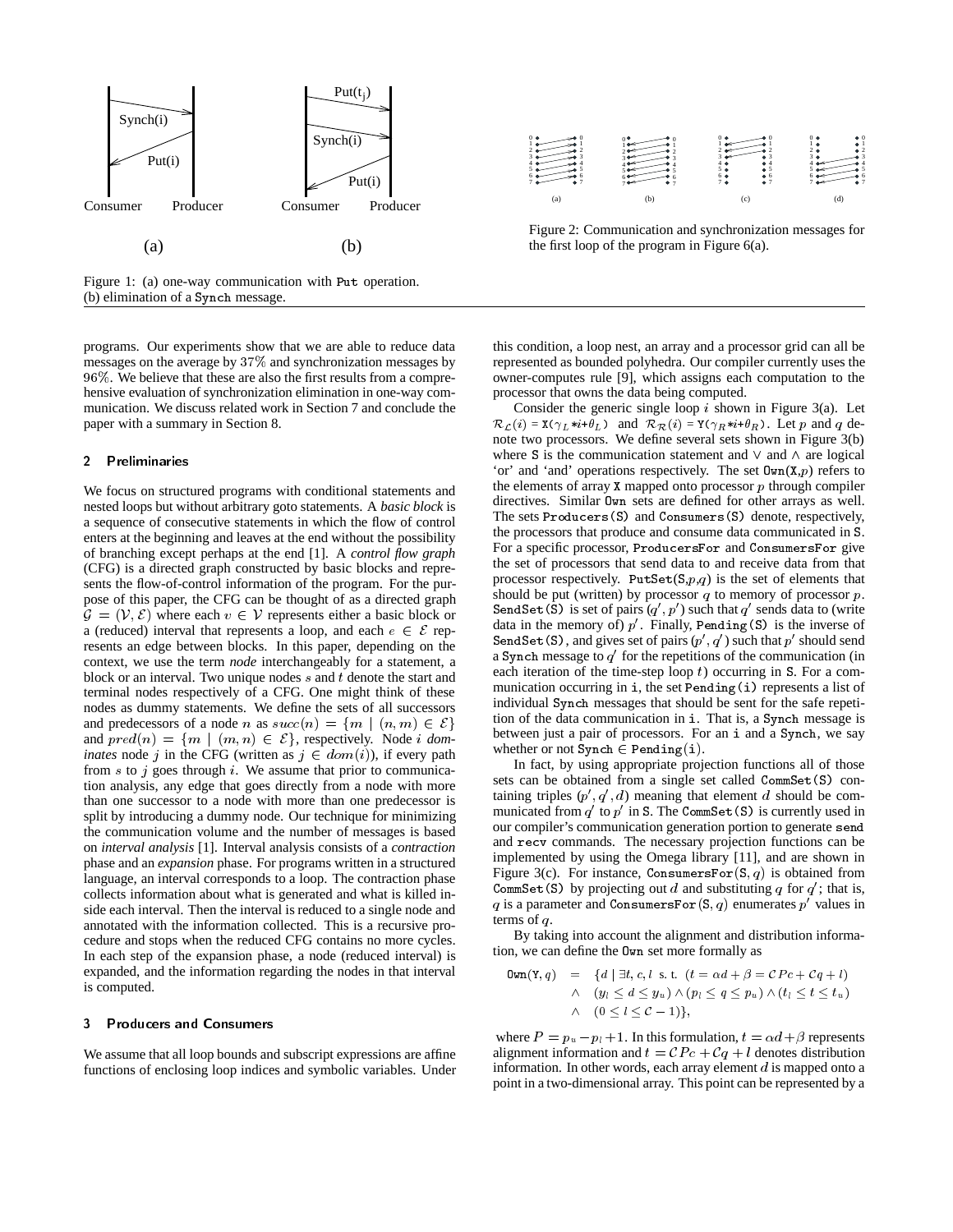```
REAL X(x_l:x_u), Y(y_l:y_u)!HPF$ TEMPLATE T(t_l:t_u)!HPF$ PROCESSORS PROC(p_l:p_u)!HPF$ ALIGN X(j), Y(j) WITH \texttt{T}(\alpha * j + \beta)HPF$ DISTRIBUTE T(CYCLIC(C)) ON TO PROC
                                                                                                                                                          PROJECTION FUNCTION
                                                                                                                                      SET
                                                                                                                                       set production function function function function and \mathbf{P}_{\mathbf{r}}Producers(S) || [p', q', d] \mapsto [q'] ||DO t = 1, TIMES /* time-step loop */
                                                                                                                                                                                     ]
                                                                                                                              Consumers(S) [p', q', d] \mapsto [p]Proofs, p[p, q', d] \mapsto [q']< synchronization for Y using Synch operations >
                                                                                                                                                                                   and the state of the state of the state of the state of the state of the state of the state of the state of the
                                                                                                                           ConsumersFor(S,q) [p', q, d] \mapsto [p']S: < communication for Y using Put operations >
                                                                                                                             PutSet(S, p, q) [p, q, d] \mapsto [d]DO i = i_1, i_2SendSet(S) [|p', q', d| \mapsto [q', p'] |
       X(\gamma_L * i + \theta_L) = \cdots Y(\gamma_R * i + \theta_R) \cdotsPending(S) [p', q', d] \mapsto [p', q]END DO
                                                                                                                                                          (c)
   END DO
            \sqrt{a}\texttt{Own}(X, q) = \{d \mid d \in X \land \text{ is owned by } q\}Products(S) = f0' \mid \exists i, p' \text{ s. t. } \mathcal{R}_\mathcal{R}(i) \in \mathtt{Own}(\mathtt{Y}, q') \land \mathcal{R}_\mathcal{L}(i) \in \mathtt{Own}(\mathtt{X}, p') \land i_l \leq i \leq i_u \land q' \neq p' \}\texttt{Consumers}(S) \quad = \quad \{p' \mid \exists i, q' \text{ s. t. } \mathcal{R}_\mathcal{R}(i) \in \texttt{Own}(Y, q') \land \mathcal{R}_\mathcal{L}(i) \in \texttt{Own}(X, p') \land i_l \leq i \leq i_u \land q' \neq p' \}\texttt{ProductsFor}(\texttt{S}, p) \quad = \quad \{q' \mid \exists i \text{ s. t. } \mathcal{R}_{\mathcal{R}}(i) \in \texttt{Own}(\texttt{Y}, q') \land \mathcal{R}_{\mathcal{L}}(i) \in \texttt{Own}(\texttt{X}, p) \land i_l \leq i \leq i_u \land q' \neq p\}\texttt{ConsumersFor}(\mathtt{S},q) \quad = \quad \{p' \mid q \in \texttt{ProducersFor}(\mathtt{S},p')\}PutSet(S, p, q) = {d | \exists i s. t. d = \mathcal{R}_{\mathcal{R}}(i) \in \text{Own}(Y, q) \land \mathcal{R}_{\mathcal{L}}(i) \in \text{Own}(X, p) \land i_l \leq i \leq i_u \land q \neq p}
                                        \texttt{SendSet}(\mathtt{S}) \quad = \quad \{(q', p') \mid \exists\, d \text{ s. t. } d \in \texttt{PutSet}(\mathtt{S}, p', q')\}\texttt{Pending}(S) \quad = \quad \{(p',q') \mid (q',p') \in \texttt{SendSet}(S)\}.(b)
```


pair  $(c, l)$  and gives the local address of the data item in a processor. Simple BLOCK and CYCLIC(1) distributions can be handled within this framework by setting  $c = 0$  and  $l = 0$ , respectively. The formulation given here can be generalized to multi-dimensional loops, arrays and processor grids [2]. Consider the first <sup>i</sup>-loop in Figure 6(b). Figure 4(a) shows the sets for this loop assuming that in the transformed program array bounds start from 0. Notice that a processor  $q$  is in the Producers set if there exists a processor  $p$ such that  $q \neq p$  and q puts data in p's memory. Similarly, a processor  $p$  is in the Consumers set if there exists a processor  $q$  such that  $p \neq q$  and q puts data in p's memory. For this example, if distribution directive for the arrays is changed to CYCLIC(4), then we have the sets shown in Figure 4(b). All of these sets can easily be represented and manipulated by the Omega library [11]. Notice that using the Omega sets to represent producer-consumer information, we are able to accommodate any kind of HPF-like alignment and distribution data in our framework through Own sets.

Let  $\{\vec{d} \mid \mathcal{P}(\vec{d})\}$  and  $\{\vec{d} \mid \mathcal{Q}(\vec{d})\}$  be two PutSets for a same multi-dimensional array where  $\mathcal{P}(\cdot)$  and  $\mathcal{Q}(\cdot)$  denote two predicates and  $\overrightarrow{d}$  refers to an array element. We define three operations,  $V_c, -c$ , and  $\Lambda_c$  on these PutSets as shown in Figure 4(c). In the remainder of this paper,  $\bigvee$  and  $\bigwedge$  symbols will also be used for  $\vee_c$ and  $\wedge_c$ , respectively, when there is no confusion.

#### 4 **Optimizing Communication**

The objective of our global communication optimization framework is to determine  $PutSet(i, p, q)$  for each node i in the program globally; that is, by taking into account all the nodes in the CFG that are involved in communication.

Local (Intra-Interval) Analysis The local analysis part of our framework computes Kill, Gen and Post Gen sets defined below for each interval. Then the interval is reduced to a single node and annotated with these sets. With reference to Figure 3(a),

$$
\begin{array}{rcl}\n\texttt{Kill}(i,q) & = & \{(d \mid d \in \texttt{Own}(X,q)) \land (\exists i \text{'s.t.}\\
(d = \mathcal{R}_\mathcal{L}(i)) \land (\vec{i_l} \leq \vec{i} \leq \vec{i_u}))\},\n\texttt{Modified}(i,q) & = & [\bigvee_{j \in pred(i)} \texttt{Modified}(j,q)] \lor_c \texttt{Kill}(i,q).\n\end{array}
$$

assuming Modified(pred(first(i)),  $q$ ) =  $\emptyset$  where first(i) is the first node in <sup>i</sup>.

Kill(i, q) is the set of elements owned and written (killed) by processor q locally in i, and Modified $(i, q)$  is the set of elements that may be killed along any path from the beginning of the interval to (and including) <sup>i</sup>. The computation of the Kill set proceeds in the forward direction; that is, the nodes within the interval are traversed in topological sort order. If  $last(i)$  is the last node in i, then

$$
\verb|Kill(i,q)| = \verb|Modified(last(i), q)|
$$

This last equation is used to reduce an interval into a node. The reduced interval is then annotated by its Kill set.

Gen(i,  $p$ ,  $q$ ) is the set of elements to be written by  $q$  into  $p$ 's memory to satisfy the communication in <sup>i</sup>. The computation of the Gen proceeds in the backward direction, i.e., the nodes within each interval are traversed in reverse topological sort order. The elements that can be written by q into  $p$ 's memory at the beginning of a node in the CFG are the elements required by p due to a RHS reference in the node except the ones that are written locally (killed) by q before being referenced by  $p$ .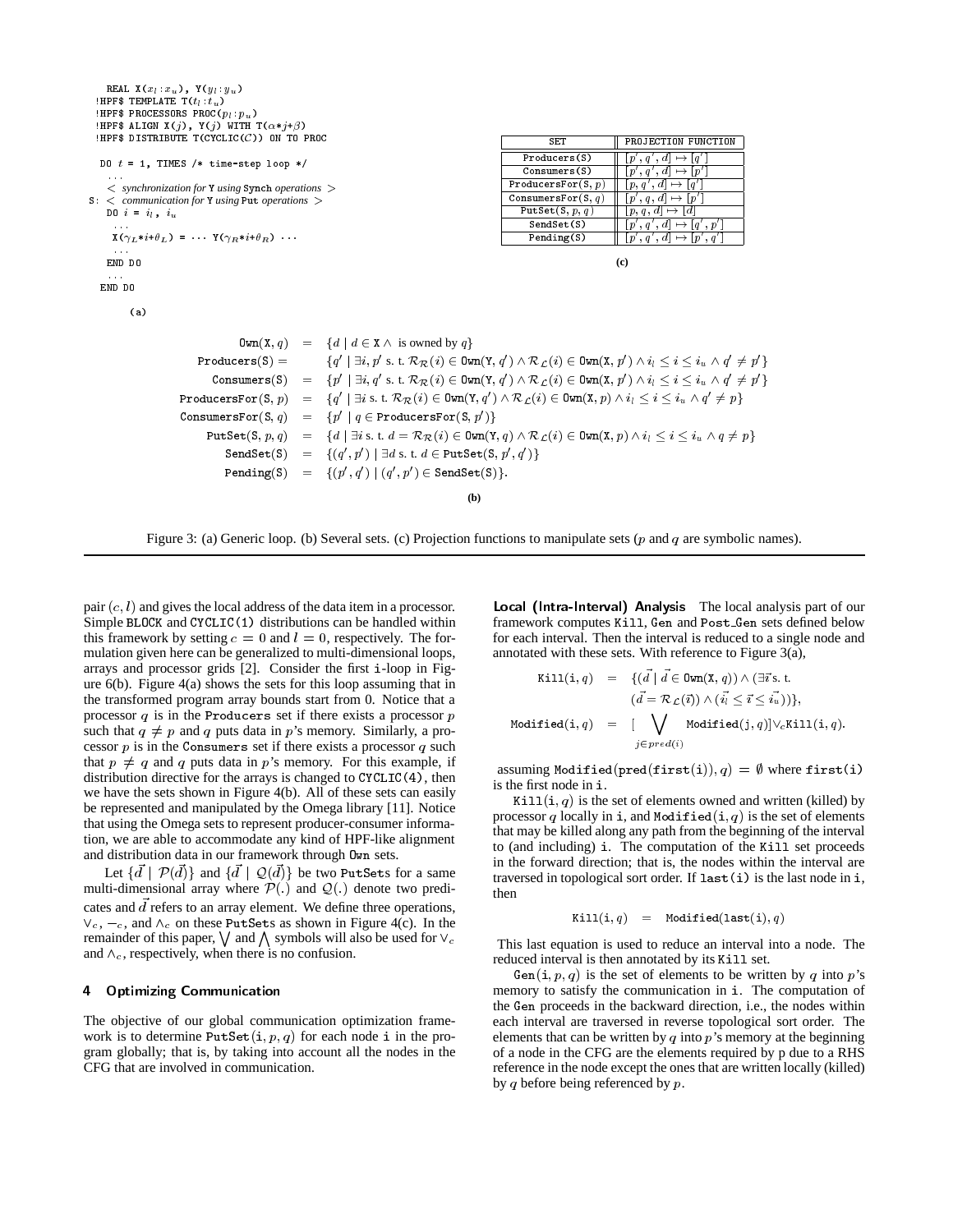Producers(2) <sup>=</sup> fq <sup>j</sup> <sup>1</sup> <sup>q</sup> 7g Consumers(2) <sup>=</sup> fp <sup>j</sup> <sup>0</sup> <sup>p</sup> 6g ProducersFor(2; p) <sup>=</sup> fq <sup>j</sup> (q <sup>=</sup> <sup>p</sup> + 1) ^ (0 <sup>p</sup> 6)g ConsumersFor(2; q) <sup>=</sup> fp <sup>j</sup> (p <sup>=</sup> <sup>q</sup> 1) ^ (1 <sup>q</sup> 7)<sup>g</sup> PutSet(2; p; q) <sup>=</sup> fd <sup>j</sup> (d = 16q) ^ (p +1= q) ^ (1 <sup>q</sup> 7)<sup>g</sup> SendSet(2) <sup>=</sup> f(q; q 1) <sup>j</sup> <sup>1</sup> <sup>q</sup> 7g Pending(2) <sup>=</sup> f(p; p + 1) <sup>j</sup> <sup>0</sup> <sup>p</sup> <sup>6</sup><sup>g</sup> (a) Producers(2) <sup>=</sup> fq <sup>j</sup> <sup>0</sup> <sup>q</sup> 7g Consumers(2) <sup>=</sup> fq <sup>j</sup> <sup>0</sup> <sup>q</sup> 7g ProducersFor(2; p) <sup>=</sup> fq <sup>j</sup> <sup>q</sup> = 0 ^ <sup>p</sup> = 7g [fq <sup>j</sup> (q <sup>=</sup> <sup>p</sup> + 1) ^ (0 <sup>p</sup> 6)g ConsumersFor(2; q) <sup>=</sup> fp <sup>j</sup> <sup>p</sup> = 7 ^ <sup>q</sup> = 0g [fp <sup>j</sup> (p <sup>=</sup> <sup>q</sup> 1) ^ (1 <sup>q</sup> 7)<sup>g</sup> PutSet(2; p; q) <sup>=</sup> fd <sup>j</sup> 9 such that (d = 32) ^ (q = 0) ^ (p = 7) ^(32 <sup>d</sup> 128)g [ fd <sup>j</sup> 9 s. t. (d =4+4p + 32) ^ (q <sup>=</sup> <sup>p</sup> + 1) ^(0 <sup>p</sup> 6) ^ (4p + 4 <sup>d</sup> 4p + 100)g SendSet(2) <sup>=</sup> f(0; 7)g[f(q; q 1) <sup>j</sup> <sup>1</sup> <sup>q</sup> 7g Pending(2) <sup>=</sup> f(p; p + 1) <sup>j</sup> <sup>0</sup> <sup>p</sup> 6g[f(7; 0)<sup>g</sup> (b) fd~ <sup>j</sup> P(d~)g \_c fd~ <sup>j</sup> Q(d~)g <sup>=</sup> fd~ <sup>j</sup> P(d~) \_ Q(d~)g fd~ <sup>j</sup> P(d~)g c fd~ <sup>j</sup> Q(d~)g <sup>=</sup> fd~ <sup>j</sup> P(d~) ^ :(Q(d~))g fd~ <sup>j</sup> P(d~)g ^c fd~ <sup>j</sup> Q(d~)g <sup>=</sup> fd~ <sup>j</sup> P(d~) ^ Q(d~)g (c) PENDING IN(i) <sup>=</sup> <sup>G</sup> j2pred(i) PENDING OUT(j) PENDING OUT(i) <sup>=</sup> Fi(PENDING IN(i)) (d)



Assuming  $\vec{i} = (i_1, ..., i_n)$  and  $\vec{i'} = (i'_1, ..., i'_n)$ , let  $\vec{i'} \prec \vec{i}$  mean that  $i'$  is lexicographically less than or equal to  $\vec{i}$ ; and  $i' \prec_k \vec{i}$  mean that  $i'_{j} = i_{j}$  for all  $j \, \langle \, k, \, \text{and} \, (i'_{k}, \, \ldots, \, i'_{n}) \, \rangle \, \langle \, (i_{k}, \, \ldots, \, i_{n}) \rangle$ . Let Comm(i,  $p$ ,  $q$ ) be the set of elements that may be communicated at the beginning of interval <sup>i</sup> to satisfy communication requirements from the beginning of <sup>i</sup> to the last node of <sup>i</sup>. Then, from Figure 3(a), assuming that Comm(succ(last(i)),  $q$ ) =  $\emptyset$ , we have

Gen(i, p, q) = {
$$
\vec{d}
$$
 |  $\exists \vec{i}$  s. t. ( $\vec{i}_l \leq \vec{i} \leq \vec{i}_u$ )   
\n( $\vec{d} = \mathcal{R}_{\mathcal{R}}(\vec{i}) \in \text{Sum}(Y, q)$ )  $\land$  ( $\mathcal{R}_{\mathcal{L}}(\vec{i}) \in \text{Sum}(X, p)$ )  
\n $\land \neg(\exists \vec{j}, \mathcal{R}_{\mathcal{L}}' \text{ s. t. } (\vec{i}_l \leq \vec{j} \leq \vec{i}_u) \land (\vec{d} = \mathcal{R}_{\mathcal{L}}'(\vec{j}))$   
\n $\land (\vec{j} \prec_{\text{level}(i)} \vec{i})$  },  
\nComm(i, p, q) = [ $\bigwedge_{s \in succ(i)} \text{Comm}(s, p, q)$ ]  $\lor_c \text{Gen}(i, p, q)$ .

The negated condition eliminates all the elements written by  $q$  locally in an earlier iteration than the one in which  $p$  requires them. In addition, we use the following equation to reduce an interval into a single node

$$
\mathtt{Gen}(\mathtt{i},p,q) \quad = \quad \mathtt{Comm}(\mathtt{First}(\mathtt{i}),p,q).
$$

In the definition of Gen,  $\mathcal{R}_{\mathcal{R}}$  denotes the RHS reference, and  $\mathcal{R}_{\mathcal{L}}$ denotes the LHS reference of the same statement.  $\mathcal{R}_{\mathcal{L}}'$  , on the other hand, refers to any LHS reference within the same interval. Notice that while  $\mathcal{R}_{\mathcal{L}}'$  is a reference to the same array as  $\mathcal{R}_{\mathcal{R}}$ , in general  $\mathcal{R}_c$  can be a reference to any array. level (i) gives the nesting level of the interval (loop), 1 corresponding to the outermost loop in the nest.

After the interval is reduced, the Gen set for it is recorded, and an operator  $N$  is applied to the last part of this Gen set to propagate

it to the outer interval:

$$
\mathcal{N}(\vec{j}\prec_{\mathrm{k}}\vec{\imath})=\vec{j}\prec_{(\mathrm{k}-1)}\vec{\imath}.
$$

It should be emphasized that computation of Gen sets gives us all the communication that can be vectorized above a loop nest; that is, our analysis easily handles message vectorization [9]. A naive implementation may set Put Set $(i, p, q)$  to Gen $(i, p, q)$  for every  $i, p$  and q. But such an approach often retains redundant communication which would otherwise be eliminated.

Finally, Post Gen $(i, p, q)$  is the set of elements to be written by q into memory of  $p$  at node i with no subsequent local write to them by  $q$ :

$$
\begin{array}{rcl}\n\texttt{Post\_Gen}(i, p, q) & = & \{ \vec{d} \mid \exists \vec{\imath} \text{ s. t.} \ (\vec{i_1} \leq \vec{\imath} \leq \vec{i_u}) \land \\
& (\vec{d} = \mathcal{R}_{\mathcal{R}}(\vec{\imath}) \in \texttt{Own}(Y, q)) \land (\mathcal{R}_{\mathcal{L}}(\vec{\imath}) \in \texttt{Own}(X, p)) \\
& \land \neg(\exists \vec{\jmath}, \mathcal{R}_{\mathcal{L}}' \text{ s. t.} \ (\vec{i_1} \leq \vec{\jmath} \leq \vec{i_u}) \land (\vec{d} = \mathcal{R}_{\mathcal{L}}'(\vec{\jmath})) \\
& \land (\vec{\imath} \prec_{1 \texttt{eval}(i)} \vec{\jmath})) \}.\n\end{array}
$$

The computation of Post Gen $(i, p, q)$  proceeds in the forward direction. Its computation is very similar to those of Kill and Gen sets, so we do not discuss it further.

Dataflow Equations In our framework, one-way communication calls are placed at the beginning of nodes in the CFG. Our dataflow analysis consists of a backward and a forward pass. In the backward pass, the compiler determines sets of data elements that can safely be communicated at specific points. The forward pass, on the other hand, eliminates redundant communication and determines the final set of elements that should be communicated (written by  $q$  into  $p$ 's memory) at the beginning of each node i. The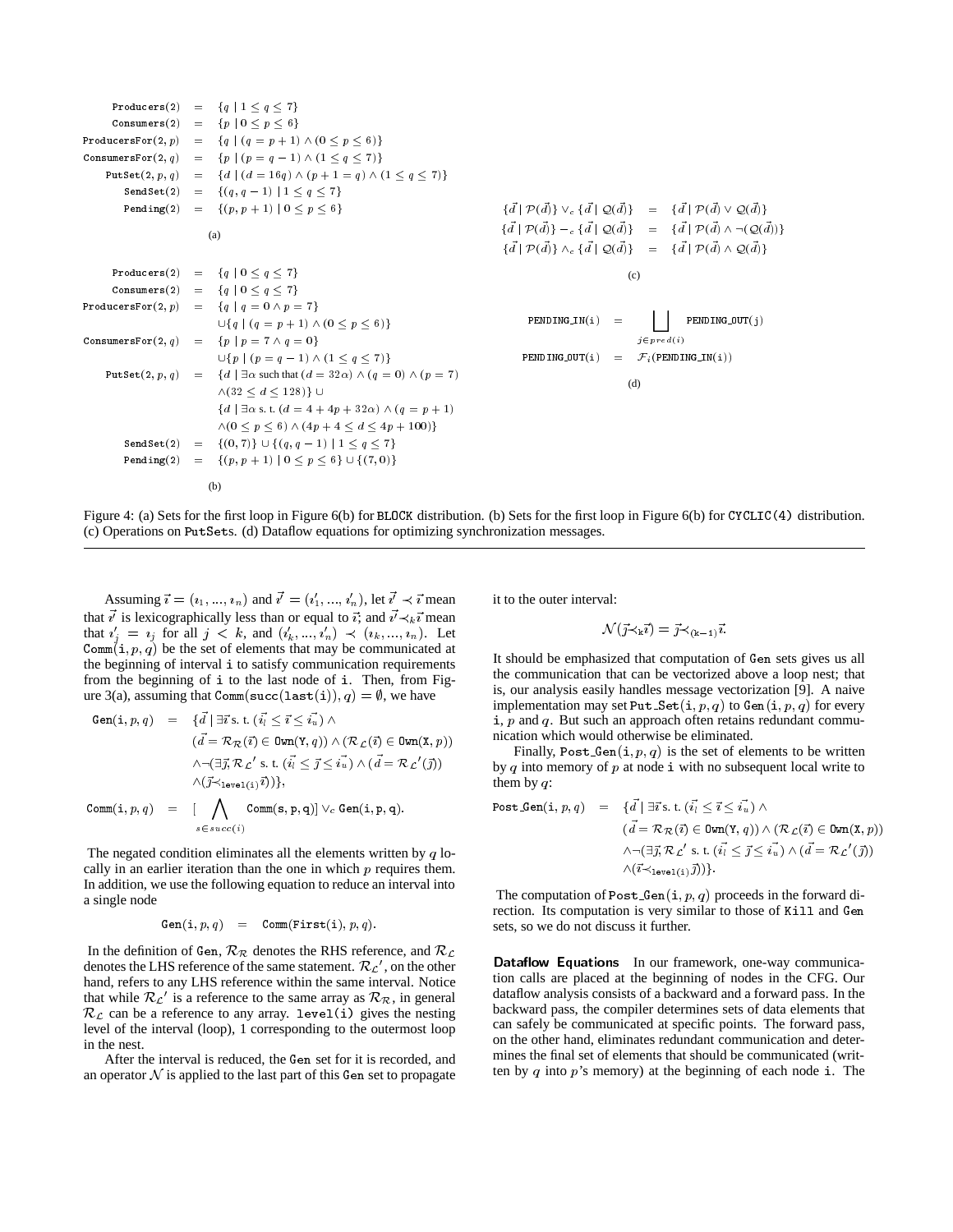input for the equations consists of the Gen, Kill and Post Gen sets.

The dataflow equations for the backward analysis are given by Equations (1) and (2) in Figure 5. Basically, they are used to combine and hoist communication. The sets  $\texttt{Safe\_In}(i, p, q)$  and Safe\_0ut $(i, p, q)$  consist of elements that *can* safely be communicated at the beginning and end of node <sup>i</sup>, respectively. Equation (1) says that an element should be communicated at a point if and only if it will be used in all of the following paths in the CFG. Equation (2), on the other hand, gives the set of elements that can safely be communicated at the beginning of <sup>i</sup>. Intuitively, an element can be written by q into  $p$ 's memory at the beginning of i if and only if it is either required by  $p$  in  $\mathbf{i}$  or it reaches at the end of  $\mathbf{i}$  (in the backward analysis) and is not overwritten (killed) by the owner  $(q)$ in it. The predicate  $P(i)$  is used to control communication hoisting. If  $\mathcal{P}(i)$  is true, communication is not hoisted to the beginning of i.  $P(i)$ =*false* implies aggressive communication combining and hoisting. An algorithm can also put a condition which tests the compatibility between  $Gen(i, p, q)$  and  $Safe\_Out(i, p, q)$  (e.g. two left-shift communications are compatible whereas a left-shift and a right-shift are not) [4].

The task of the forward analysis phase, which makes use of Equations (3), (4) and (5) in Figure 5, is to eliminate redundant communication by observing that (1) a node in the CFG should not have a non-local datum which is exclusively needed by a successor unless it dominates that successor; and (2) a successor should ignore what a predecessor has so far unless that predecessor dominates it. Put In $(i, p, q)$  and Put Out $(i, p, q)$  denote the set of elements that *have been* written so far (at the beginning and end of node i respectively) by q into memory of p. Equation (3) conservatively says that the communication set arriving in a join node can be found by intersecting the sets for all the joining paths. Equation (4) is used to compute the PutSet set which corresponds to the elements that can be communicated at the beginning of the node except the ones that have already been communicated (Put In). The elements that have been communicated at the end of node <sup>i</sup> (that is, Put Out set) are simply the union of the elements communicated up to the beginning of <sup>i</sup> (that is, Put In set), the elements communicated at the beginning of <sup>i</sup> (that is, PutSet(i,p,q) set) (except the ones which have been killed in <sup>i</sup>) and the elements communicated in <sup>i</sup> and not killed subsequently (Post Gen).

Interval Analysis Our approach starts by computing the Gen, Kill and Post Gen sets for each node. Then the contraction phase reduces the intervals from the innermost loop to the outermost loop and annotates them with Gen, Kill and Post Gen sets. When a reduced CFG with no cycles is reached, the expansion phase starts and PutSets for each node is computed from the outermost loop to the innermost loop. There is one important point to note: before starting to process the next graph in the expansion phase, the Put In set of the first node in this graph is set to the PutSet of the interval that contains it to avoid redundant communication. More formally, in the expansion phase, we set  $Put\_In(i, p, q)^{k^{th}pass}$  = PutSet $(i, p, q)^{(k-1)^{th} \text{pass}}$ . This assignment then triggers the next pass in the expansion phase. Before the expansion phase starts Put In $(i, p, q)^{1}$ <sup>r</sup>  $^{pass}$  is set to the empty set. Note that the whole dataflow procedure operates on sets of equalities and inequalities which can be manipulated by the Omega library [11] or a similar tool.

**Example** Consider the synthetic benchmark given in Figure 6(a). In this example, communication occurs for three arrays: <sup>B</sup>, <sup>D</sup> and <sup>F</sup>. A communication optimization scheme based on message vectorization alone, can place communications and associated synchronizations as shown in Figure 6(b) before the loop bounds reduction. Note that a Synch message in that figure in fact represents a number of point-to-point synchronization messages. An application of our global communication optimization method generates the program shown in Figure 6(c). As compared with the message vectorized version, there is a 50% reduction (from 28 to 14) in the number of messages and 40% in the communication volume (from 35 to 21) across all processors. We note that we can optimize this program even the distribution directive is changed to CYCLIC(K) for any <sup>K</sup>. When the distribution directive is CYCLIC(4), we have a 50% reduction (from 48 to 24) in the number of messages and 32% reduction (from 139 to 94) in the communication volume across all processors. Note that our approach here reduces the original number of synchronization messages as well (from 28 to 14 for the BLOCK distribution and from 48 to 24 for the CYCLIC(4) case).

#### 5 Optimizing Synchronization 5

In this section, we assume that the compiler has conducted the dataflow analysis described in Section 4 and determined the optimal communication points and communication sets. Assuming that these communications will be implemented by Put operations, we present a dataflow analysis to minimize the number of Synch messages. We assume that communication patterns (i.e. producerconsumer relationships) are *identical* for each repetition of a communication. For example, in Figure 6(c), the producer-consumer pattern for the communication occurring in <sup>1</sup> is identical for every repetition of time-step loop <sup>t</sup>.

Our approach first makes a single pass over the current interval and determines some synchronizations that cannot be eliminated by the analysis to be described. We call the set of synchronizations (associated with a node i) that cannot be eliminated  $SymchFix(i)$ . We refer the reader to  $[10]$  for the definition of  $SynchFix(i)$ .

The dataflow technique described here starts with the deepest loops and works its way through loops in a bottom up manner, handling one loop at a time. It then reduces the loop to a node and annotates it with its final synchronization requirements that cannot be eliminated. The procedure works on an augmented CFG, where each communication loop is represented by a single node. In the following, the symbol <sup>i</sup> refers to such a node.

For a given <sup>i</sup>, we can define the set SynchSet as a set of processor pairs that should be synchronized after our analysis. In a straightforward implementation,  $SynchSet(i) = Pending(i)$  for each i. We would like to reduce the cardinality of  $SynchSet(i)$ for each <sup>i</sup>. We say that no synchronization is required for a communication <sup>i</sup>, if SynchSet(i) happens to be empty after our dataflow analysis.

If the compiler wants to eliminate a Synch message for communication i from p to q, it needs to find a message  $t_i$  for another communication from  $p$  to  $q$  and use it as synchronization. Such a message should occur *between* repetitions of <sup>i</sup> and *after* the data value communicated at <sup>i</sup> is consumed. Suppose that a specific producer  $q$  and a consumer  $p$  are involved in a communication in i. Consider all k communications  $t_j$  ( $1 \leq j \leq k$ ) occurring after the value communicated in  $\mathbf i$  is consumed by  $p$  and before the next repetition of <sup>i</sup>. Then, if the following holds, the Synch message from  $p$  to  $q$  can be eliminated:

 $(\exists j \mid (1 \leq j \leq k) \land q \in \texttt{ConsumerSFor}(\mathtt{t}_j, p))$ 

An interesting case occurs when all the Synch messages contained in the Pending(i) set for a specific <sup>i</sup> are eliminated. We can formalize this condition as

$$
\forall p \forall q (((p, q) \in \text{Pending(i)}) \Rightarrow \exists j ((p, q) \in \text{SendSet}(\mathtt{t}_j))) \text{ (6)}
$$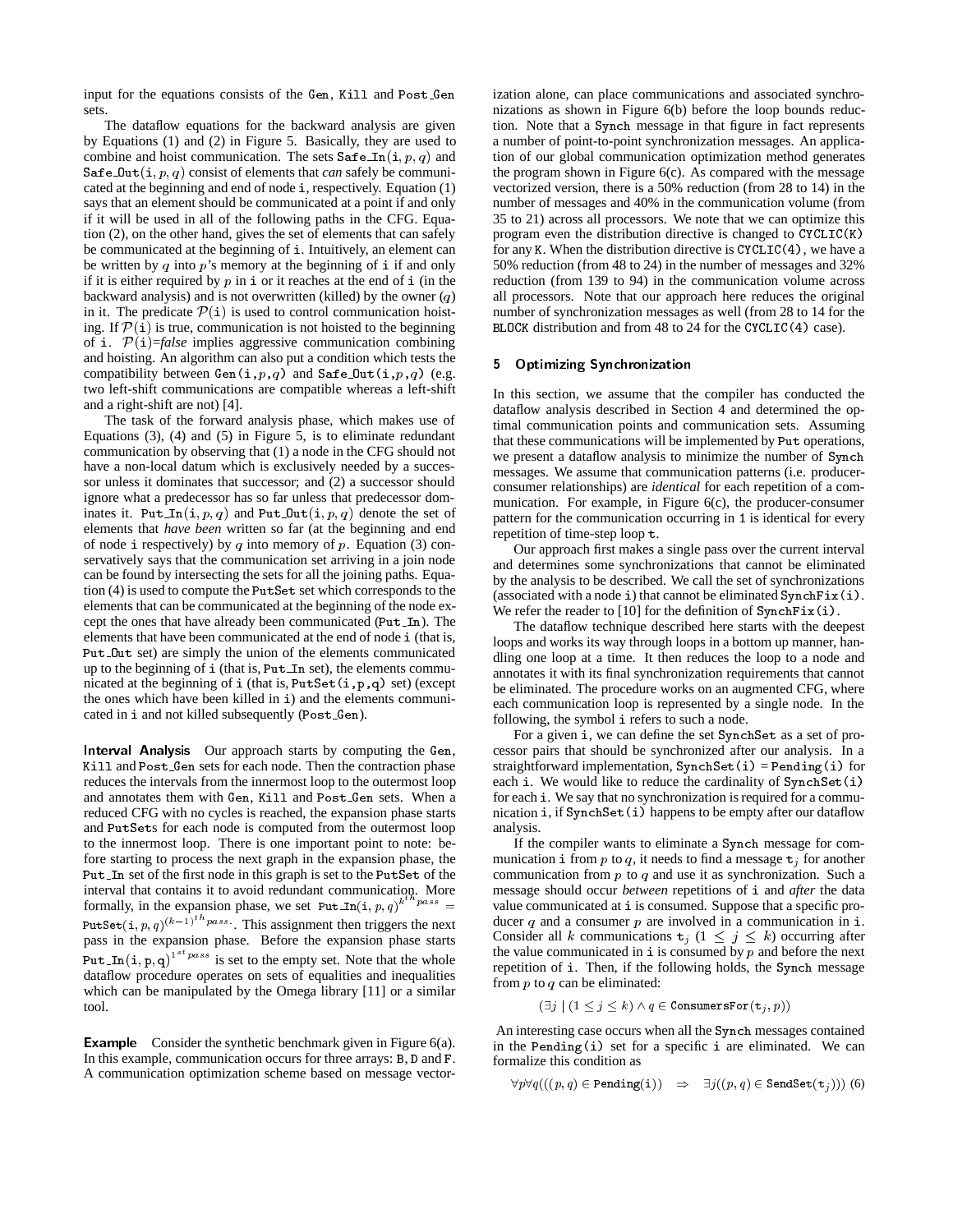*Backward Analysis:*

$$
\text{Safe\_Out}(i, p, q) = \bigwedge_{s \in succ(i)} \text{Safe\_In}(s, p, q) \tag{1}
$$

$$
\texttt{Safe\_In}(i, p, q) = \begin{cases} \texttt{Gen}(i, p, q) & \texttt{if } \mathcal{P}(i) \\ (\texttt{Safe\_Out}(i, p, q) - c \texttt{Kill}(i, q)) \lor_c \texttt{Gen}(i, p, q) & \texttt{otherwise} \end{cases} \tag{2}
$$

*Forward Analysis:*

Put
$$
\begin{array}{rcl}\n\texttt{Put\_In}(i, p, q) & = & \bigwedge_{j \in pred(i)} \texttt{Put\_Out}(j, p, q) \\
& & \texttt{putSet}(i, p, q) = & \begin{cases}\n\texttt{Gen}(i, p, q) - c \texttt{Put\_In}(i, p, q) & \texttt{if } \exists k \text{ s.t. } k \in succ(i) \text{ and } k \notin dom(i) \\
\texttt{Safe\_In}(i, p, q) - c \texttt{Put\_In}(i, p, q) & \texttt{otherwise}\n\end{cases}\n\end{array}\n\tag{3}
$$
\n
$$
\texttt{Put\_Out}(i, p, q) = \begin{cases}\n\texttt{Put\_In}(i, p, q) - c \texttt{Put\_In}(i, p, q) & \texttt{if } \exists k \text{ s.t. } k \in succ(i) \text{ and } k \notin dom(i) \\
(\texttt{PutSet}(i, p, q) + c \texttt{Put\_In}(i, p, q)) - c \texttt{With}(i, q) & \texttt{if } \exists k \text{ s.t. } k \in succ(i) \text{ and } k \notin dom(i) \\
(\texttt{PutSet}(i, p, q) + c \texttt{Put\_In}(i, p, q)) - c \texttt{With}(i, q) & \texttt{if } \exists k \text{ s.t. } k \in succ(i) \text{ and } k \notin dom(i)\n\end{cases}\n\tag{5}
$$

|  |  | Figure 5: Dataflow equations for optimizing communication |
|--|--|-----------------------------------------------------------|
|  |  |                                                           |
|  |  |                                                           |
|  |  |                                                           |

| REAL A(128), B(128), C(128)<br>$D(128)$ , $E(128)$ , $F(128)$<br>!HPF\$ PROCESSORS PROC(0:7)<br>!HPF\$ DISTRIBUTE BLOCK ON TO<br>PROC :: A, B, C, D, E                                                                                                                                                                                                                                                                                        | REAL A(128), B(128), C(128)<br>$D(128)$ , $E(128)$ , $F(128)$<br>!HPF\$ PROCESSORS PROC(0:7)<br>!HPF\$ DISTRIBUTE BLOCK ON TO<br>PROC :: A, B, C, D, E                                                                                                                                                                                                                                                                                                                                                                                                                                                                                                                                                                                 | REAL A(128), B(128), C(128)<br>$D(128)$ , $E(128)$ , $F(128)$<br>!HPF\$ PROCESSORS PROC(0:7)<br>!HPF\$ DISTRIBUTE BLOCK ON TO<br>PROC :: A, B, C, D, E                                                                                                                                                                                                                                                                                                                                                                                         |  |
|-----------------------------------------------------------------------------------------------------------------------------------------------------------------------------------------------------------------------------------------------------------------------------------------------------------------------------------------------------------------------------------------------------------------------------------------------|----------------------------------------------------------------------------------------------------------------------------------------------------------------------------------------------------------------------------------------------------------------------------------------------------------------------------------------------------------------------------------------------------------------------------------------------------------------------------------------------------------------------------------------------------------------------------------------------------------------------------------------------------------------------------------------------------------------------------------------|------------------------------------------------------------------------------------------------------------------------------------------------------------------------------------------------------------------------------------------------------------------------------------------------------------------------------------------------------------------------------------------------------------------------------------------------------------------------------------------------------------------------------------------------|--|
| $D0 t = 1$ , TIMES<br>$D0$ i = 1, 127<br>$S: A(i) = B(i+1)$<br>END DO<br>$D0$ i = 1, 126<br>$D(i) = A(i) + 1$<br>$A(i) = B(i+1) + B(i+2)$<br>END DO<br>IF $(A(1).EQ.B(1))$<br>$D0 i = 2, 64$<br>$C(i) = D(i-1)$<br>END DO<br>ELSE<br>$D0$ i = 2, 64<br>$A(i) = C(i) + D(i-1)$<br>END DO<br>END IF<br>$D0$ i = 1, 127<br>$F(i) = A(i) - 1$<br>$B(i) = A(i) * A(i)$<br>END DO<br>$D0$ i = 65, 128<br>$E(i) = F(i-1)$<br>END DO<br>END DO<br>(a) | $1$ DO $t = 1$ , TIMES<br>$\overline{2}$<br>Synch; $put{B};$<br>$D0$ i = 1, 127<br>3<br>4<br>$A(i) = B(i+1)$<br>5<br>END DO<br>6<br>Synch; $put{B};$<br>$\overline{7}$<br>Synch; $put{B};$<br>$D0$ i = 1, 126<br>8<br>9<br>$D(i) = A(i) + 1$<br>10 $A(i) = B(i+1) + B(i+2)$<br>11 END DO<br>12 IF $(A(1)$ . EQ. B(1))<br>13<br>Synch; $put{D};$<br>14 $\overline{D0}$ i = 2, 64<br>$C(i) = D(i-1)$<br>15<br>16 END DO<br>17 ELSE<br>18<br>Synch; $put{D};$<br>$D0$ i = 2, 64<br>19<br>20<br>$A(i) = C(i) + D(i-1)$<br>21 END DO<br>22 END IF<br>$23$ DO i = 1, 127<br>$24$ F(i) = A(i) - 1<br>$25 B(i) = A(i) * A(i)$<br>26 END DO<br>27<br>$ $ Synch; $put{F};$<br>$28$ DO i = 65, 128<br>29 $E(i) = F(i-1)$<br>30 END DO<br>31END DO | $D0 t = 1$ , TIMES<br>1: $Synch; put {B};$<br>DO i = 1, $\overline{127}$<br>$A(i) = B(i+1)$<br>END DO<br>$D0$ i = 1, 126<br>$D(i) = A(i) + 1$<br>$A(i) = B(i+1) + B(i+2)$<br>END DO<br>$ $ Synch; $put{D};$<br>2:<br>IF $(A(1).EQ.B(1))$<br>DO i = 2, 64<br>$C(i) = D(i-1)$<br>END DO<br><b>ELSE</b><br>$D0$ i = 2, 64<br>$A(i) = C(i) + D(i-1)$<br>END DO<br>END IF<br>$D0$ i = 1, 127<br>$F(i) = A(i) - 1$<br>$B(i) = A(i) * A(i)$<br>END DO<br>З.<br>$\{Synch; put{F}\};$<br>$D0$ i = 65, 128<br>$E(i) = F(i-1)$<br>END DO<br>END DO<br>(c) |  |
|                                                                                                                                                                                                                                                                                                                                                                                                                                               | (b)                                                                                                                                                                                                                                                                                                                                                                                                                                                                                                                                                                                                                                                                                                                                    |                                                                                                                                                                                                                                                                                                                                                                                                                                                                                                                                                |  |

Figure 6: (a) A synthetic benchmark. (b) Message vectorized translation. (c) Global communication optimization.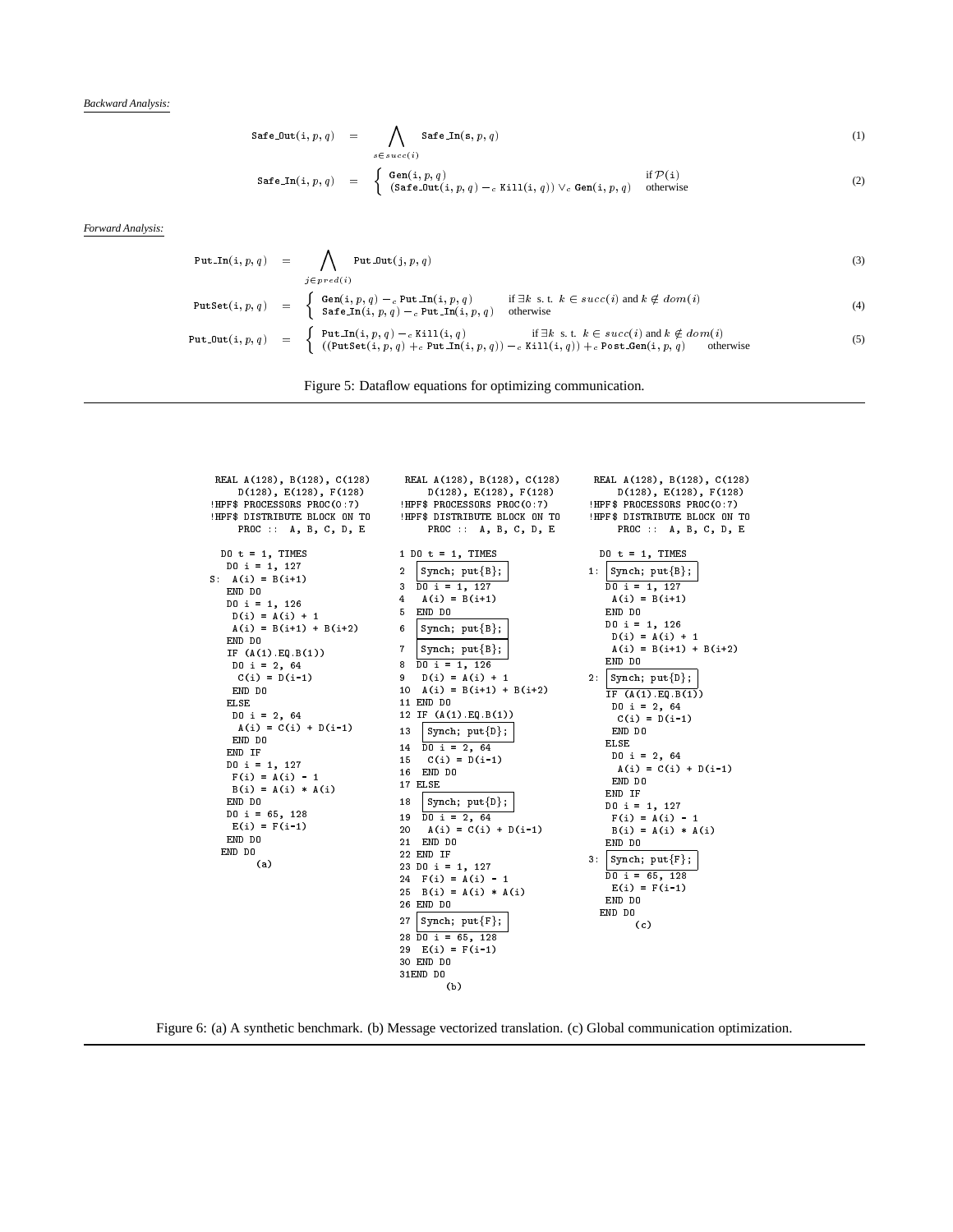assuming  $1 \leq j \leq k$ . Notice that j values can be different for each q. If we additionally stipulate that all  $j$  values should be the same for all  $q$  values, then we obtain

 $\forall p \forall q \exists j (((p, q) \in \text{Pending}(i)) \Rightarrow ((p, q) \in \text{SendSet}(t_j)))$  (7)

We note that the condition (7) implies the algorithms offered by [6] and [8].

**Claim:** The synchronizations eliminated by (7) are a subset of the synchronizations that can be eliminated by (6) (see [10] for the proof).

Even if a Pending(i) set cannot be totally eliminated we can reduce its cardinality by eliminating as many Synch messages as possible from it. That is, after our analysis, for every <sup>i</sup>,

$$
\begin{array}{ll}\n\texttt{SynchSet}(i) & = & \texttt{Pending}(i) -_c \{ (p, q) \mid \exists j \text{ s.t.} \quad (8) \\
& q \in \texttt{ConsumesFor}(t_j, p) \} \vee_c \texttt{SynchFix}(i) \quad (9)\n\end{array}
$$

As an example, let us consider the program shown in Figure 6(c). In this program, communication occurs at three points: <sup>1</sup>, <sup>2</sup> and <sup>3</sup>. A straightforward implementation inserts three (sets of) Synch operations, corresponding to <sup>1</sup>, <sup>2</sup> and <sup>3</sup> as shown in that figure. Let us now focus on the communication in <sup>1</sup>. Figure 2(a) shows the messages sent (Put operations) for this communication. Figure 2(b), on the other hand, shows the required synchronization messages for the repetitions of this communication. Finally, Figures 2(c) and 2(d) show the communication messages in <sup>2</sup> and <sup>3</sup> respectively. Notice that, by using the condition given in (6), the synchronization requirements for <sup>1</sup> can be eliminated; that is, the communications occurring in <sup>2</sup> and <sup>3</sup> together kill the synchronization requirements of the communication in <sup>1</sup>. If we consider Figure  $2(c)$  and Figure  $2(d)$  separately for the condition given by  $(7)$ , however, none of them individually can eliminate the synchronization for <sup>1</sup>. By a similar argument, it can be concluded that the communications in <sup>2</sup> and <sup>3</sup> do not need any synchronization either, as their synchronization requirements are killed by communication in <sup>1</sup>.

Dataflow Analysis: Our data flow equations are shown in Figure 4(d). Our analysis consists of iterative forward passes on the CFG. We first concentrate on the second equation and explain the functionality of  $\mathcal{F}_i$ . Here PENDING<sub>IN</sub>(i) represents the synchronization requirements of all the communications traversed so far up to the beginning of <sup>i</sup>. PENDING OUT(i) is defined analogously for the end of i. Assuming that  $P_k$  is the synchronization requirement (in terms of pairs of processors) for node <sup>k</sup> up to <sup>i</sup> in the analysis and PENDING IN(i) = { $P_1, ..., P_{i-1}, P_i, P_{i+1}, ..., P_m$ }, we can define  $\mathcal{F}_i$  as

 $\mathcal{F}_i$  (PENDING\_IN(i)) = { $f_i(P_1), ..., f_i(P_{i-1}), P_i, f_i(P_{i+1}), ..., f_i(P_m)$ }

where  $f_i(P_k) = P_k - c$  SendSet(i). That is, when a node i is visited, the synchronization requirements for all other communications are checked to see whether or not any synchronization can be eliminated by using the communication occurring at <sup>i</sup>. Prior to the analysis,  $P_i$  is set to Pending(i) for the *first* node. After a fixed state is reached, the PENDING OUT set of the *last* node gives the synchronization requirements to be satisfied. The resulting PENDING OUT set, which is in fact a set of sets, is then reduced to a single set and used to represent the synchronization requirements of this loop to the next upper level.

We now consider the first equation of Figure 4(d) and explain the  $\vert \vert$  operator appearing there. In the join nodes, the compiler takes a conservative approach by unioning the synchronization requirements for the same communication. Suppose that for each  $j \in pred(i)$ , PENDING OUT(j) =  $\{P_{j1}, P_{j2}, ..., P_{jm}\}$ , where  $P_{jk}$ 

is the synchronization requirement of communication  $k$  up to the end of j. Assuming then that the resulting PENDING IN(i) =  $\{P_1, P_2, ..., P_m\}$ , each  $P_l \in \text{PENDING\_IN(i)}$  can be computed as  $P_l = \vee_c P_{il}$  where  $\vee_c$  is performed over the j values. We note that this algorithm is more accurate and faster than those proposed in [8] and [6].

**Claim:** The dataflow procedure defined by equations given in Figure 4(d) can reach a steady state in at most after two iterations (see [10] for the proof).

Example The upper part of Table 1 shows the sets SendSet and Pending (in an open form rather than in terms of equalities and inequalities) for the program shown in Figure 6(c). Note that the sets SendSet(1) and Pending(1) are computed from the SendSet and Pending sets respectively given in Figure 4(a). The sets for <sup>2</sup> and <sup>3</sup> are computed similarly. Before the dataflow analysis starts, PENDING IN(1) is initialized as follows:

```
PENDING_IN(1) = {{Pending(1)},{Pending(2)},{Pending(3)}}
           = {(0,1),(1,2),(2,3),(3,4),(4,5),(5,6),(6,7),
            (1,0),(2,1),(3,2),(4,3),(5,4),(6,5),(7,6)}
```
The lower part of Table 1 demonstrates application of our dataflow algorithm to this example. After the fixed state is reached, an examination of PENDING OUT(3) reveals that the program can be executed without any synchronization.

### 6 Preliminary Results

The applications used in our study and their characteristics are listed in Table 2. We experimented with BLOCK, B-CYC (blockcyclic) and CYCLIC distributions on 8 and 32 processors to measure the static improvements. We refer to a version of program which is optimized by message vectorization alone as base. Table 3 presents the communication volume and the number of data messages (that is also the number of Synch messages) across all processors in the base programs.

For these applications, we first applied our global communication optimization algorithm. The percentage improvements are listed in Table 4. It should be noted that in block-cyclic distributions where most of the previous approaches fail, we have, on the average, a 29% reduction in communication volume and 40% reduction in number of messages across all processors.

We then applied our synchronization elimination scheme to the base version as well as the globally optimized version (C-opt) for each program. The results shown in Table 5 reveal that the algorithm is surprisingly successful in eliminating the redundant Synch messages. Except for two programs, the algorithm eliminates all synchronization messages from the base programs. When we look at the results for the programs that are optimized for communication prior to synchronization analysis, however, the picture somewhat changes. In C-Opt versions of Jacobi and stfrg, since the communication loop is reduced to one, no synchronization messages can be eliminated.

To sum up, our communication optimization algorithm eliminates 37:3% of the data messages and synchronization messages and reduces communication volume across all processors by 26%. Our synchronization elimination algorithm eliminates 96:8% of the synchronization messages in the message vectorized programs and 74% of the synchronization messages in the globally optimized programs.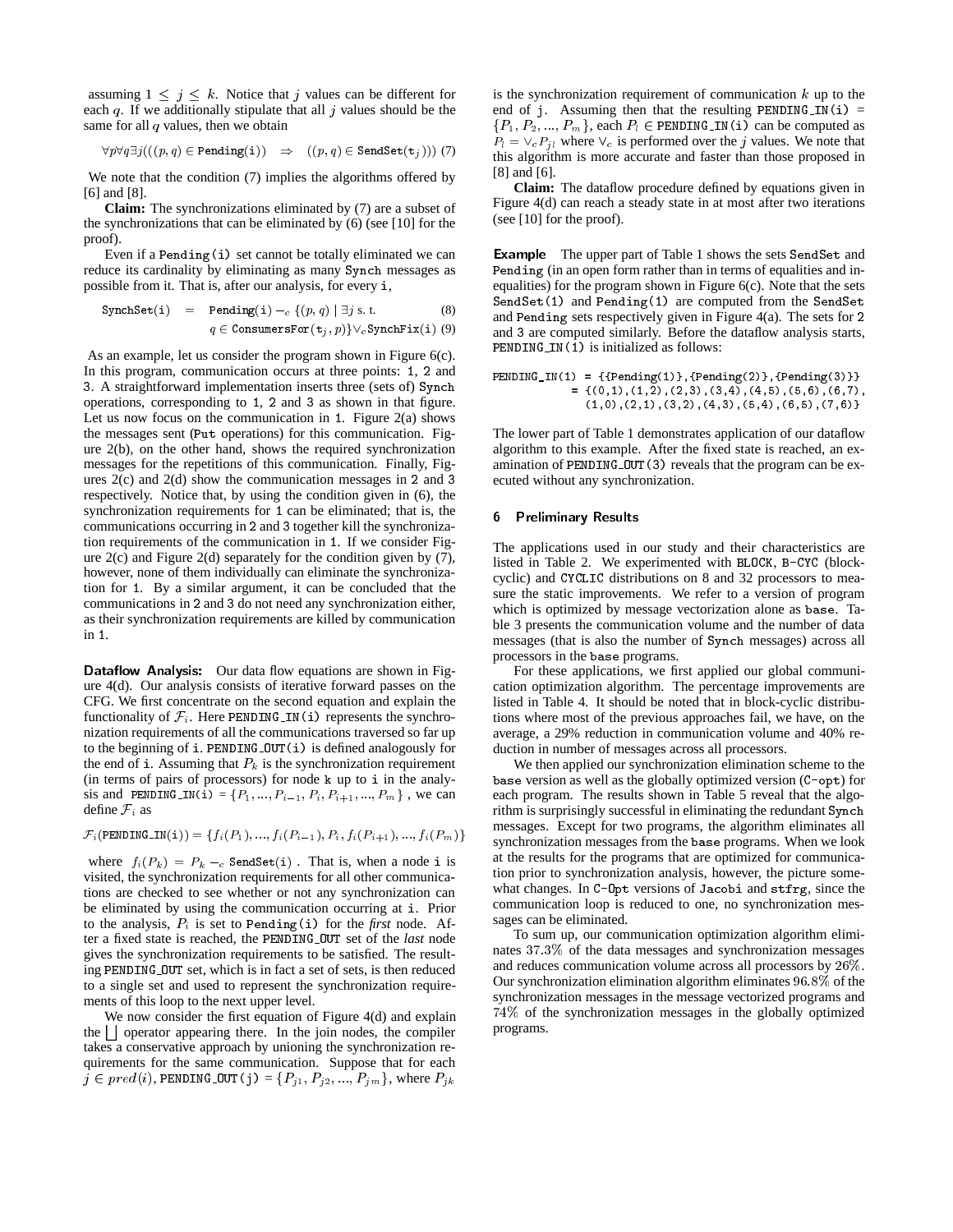Table 1: Dataflow sets and PENDING OUT sets for the example in Figure 6(c).

| communication in |                 | SendSet                                                                                                            |                                                                                                                                                                                                                                                                                                                |  |  |  |  |
|------------------|-----------------|--------------------------------------------------------------------------------------------------------------------|----------------------------------------------------------------------------------------------------------------------------------------------------------------------------------------------------------------------------------------------------------------------------------------------------------------|--|--|--|--|
| 2<br>3           |                 | $\{(1,0),(2,1),(3,2),(4,3),(5,4),(6,5),(7,6)\}$<br>$\{(0,1), (1,2), (2,3)\}\$<br>$\{(3,4), (4,5), (5,6), (6,7)\}\$ | $\{(0,1), (1,2), (2,3), (3,4), (4,5), (5,6), (6,7)\}\$<br>$\{(1,0),(2,1),(3,2)\}\$<br>$\{(4,3), (5,4), (6,5), (7,6)\}\$                                                                                                                                                                                        |  |  |  |  |
|                  | PENDING_OUT for | iteration 1                                                                                                        | iteration 2<br>$\{\{(0, 1), (1, 2), (2, 3), (3, 4), (4, 5), (5, 6), (6, 7)\}, \{\emptyset\}, \{\emptyset\}\}\$<br>$\{\{0\}, \{0\}, \{0\}\}\$<br>$\{\{\emptyset\}, \{\emptyset\}, \{\emptyset\}\}\$<br>$\{\{\emptyset\}, \{\emptyset\}, \{\emptyset\}\}\$<br>$\{\{\emptyset\}, \{\emptyset\}, \{\emptyset\}\}\$ |  |  |  |  |
|                  |                 |                                                                                                                    |                                                                                                                                                                                                                                                                                                                |  |  |  |  |

#### **Related Work**  $\overline{7}$

Previously several methods have been presented to optimize the communication on distributed-memory message-passing machines. Most of the efforts considered communication optimization at loop (or array assignment statement) level. Although each approach has its own unique features, the general idea is to apply an appropriate combination of message vectorization, message coalescing and message aggregation [9, 3]. Recently some researchers have proposed techniques for optimizing communication across multiple loop nests. The works in [5], [7], [12], [4], and [14] present similar frameworks to optimize send/recv communication globally and use variants of Regular Section Descriptors (RSD). Although this representation is convenient for simple array sections such as those found in block distributions, it is hard to embed alignment and general distribution information into it. Apart from this, working with section descriptors may result in overestimation of the communication sets. Instead, our approach is based on a linear algebra framework, and can represent all HPF-like alignment and distribution information accurately.

The approaches given in [6] and [8] examine the problem of eliminating redundant synchronization operations by piggy-backing them on data messages. Our approach is superior to both of these in eliminating synchronization as explained in the paper. Tseng [13] focuses on synchronization elimination problem. There is an important difference between our work and his. He eliminates synchronizations which are introduced by the insufficient communication analysis performed by the shared memory compilers. A compiler approach based on a distributed memory paradigm (like ours) does not insert those synchronizations in the first place. In our case, we start with an unoptimized program in which those types of artificial synchronizations are non-existent anyway. We rather focus on elimination of synchronizations that are caused by mandatory data communications. Such types of synchronization are not eliminated by Tseng's solution [13].

#### 8 **Summary**

We presented dataflow algorithms to reduce number of data messages, communication volume and number of synchronization messages. Our experimental results revealed that our approach is quite successful in practice reducing on average 37.3% of data messages and 96.8% of synchronization messages in the message vectorized programs. We are working on compiling data-parallel programs with Get primitives, and elimination of synchronizations and possible deadlocks from programs compiled under hybrid approaches which employ both Put/Get and send/recv primitives.

## References

- [1] A. V. Aho, R. Sethi, and J. Ullman. *Compilers: Principles, techniques, and tools.* Addison-Wesley, 1986.
- [2] A. Ancourt, F. Coelho, F. Irigoin, and R. Keryell. A linear algebra framework for static HPF code distribution. *Scientific Programming,* 6(1):3–28, Spring 1997.
- [3] P. Banerjee, J. Chandy, M. Gupta, E. Hodges, J. Holm, A. Lain, D. Palermo, S. Ramaswamy, and E. Su. The PARADIGM compiler for distributed-memory multicomputers. *IEEE Computer*, 28(10):37–47, October 1995.
- [4] S. Chakrabarti, M. Gupta, and J.-D. Choi. Global communication analysis and optimization. In *Proc. ACM SIGPLAN Conference on Programming Language Design and Implementation,* pages 68–78, Philadelphia, PA, May 1996.
- [5] C. Gong, R. Gupta, and R. Melhem. Compilation techniques for optimizing communication on distributed-memory systems. In *Proc. International Conference on Parallel Processing,* Volume II, pages 39– 46, St. Charles, IL, August 1993.
- [6] M. Gupta, and E. Schonberg. Static analysis to reduce synchronization costs in data-parallel programs. In *Proc. ACM Conference on Principles of Programming Languages*, pages 322–332, St. Petersburg, FL, 1996.
- [7] M. Gupta, E. Schonberg, and H. Srinivasan. A unified data-flow framework for optimizing communication. In *Languages and Compilers for Parallel Computing,* K. Pingali et al. (Eds.), Lecture Notes in Computer Science, Volume 892, pages 266–282, 1995.
- [8] S. Hinrichs. Synchronization elimination in the deposit model. In *Proc. 1996 International Conference on Parallel Processing,* pages 87–94, St. Charles, IL, 1996.
- [9] S. Hiranandani, K. Kennedy, and C. Tseng. Compiling Fortran D for MIMD distributed-memory machines. In *Communications of the ACM*, 35(8):66–80, August 1992.
- [10] M. Kandemir, P. Banerjee, A. Choudhary, J. Ramanujam, and N. Shenoy. A combined communication and synchronization optimization algorithm for one-way communication. Technical Report, CPDC-TR-97-03, Northwestern University, October 1997.
- [11] W. Kelly, V. Maslov, W. Pugh, E. Rosser, T. Shpeisman, and D. Wonnacott. The Omega Library interface guide. Technical Report CS-TR-3445, CS Dept., University of Maryland, College Park, March 1995.
- [12] K. Kennedy, and A. Sethi. A constrained-based communication placement framework, Technical Report CRPC-TR95515-S, CRPC, Rice University, 1995.
- [13] C.-W. Tseng. Compiler optimizations for eliminating barrier synchronization. In *Proc. the 5th ACM Symposium on Principles and Practice of Parallel programming (PPOPP'95)*, Santa Barbara, CA, July 1995.
- [14] X. Yuan, R. Gupta, and R. Melhem. Demand-driven data flow analysis for communication optimization. *Parallel Processing Letters,* 7(4):359–370, December 1997.